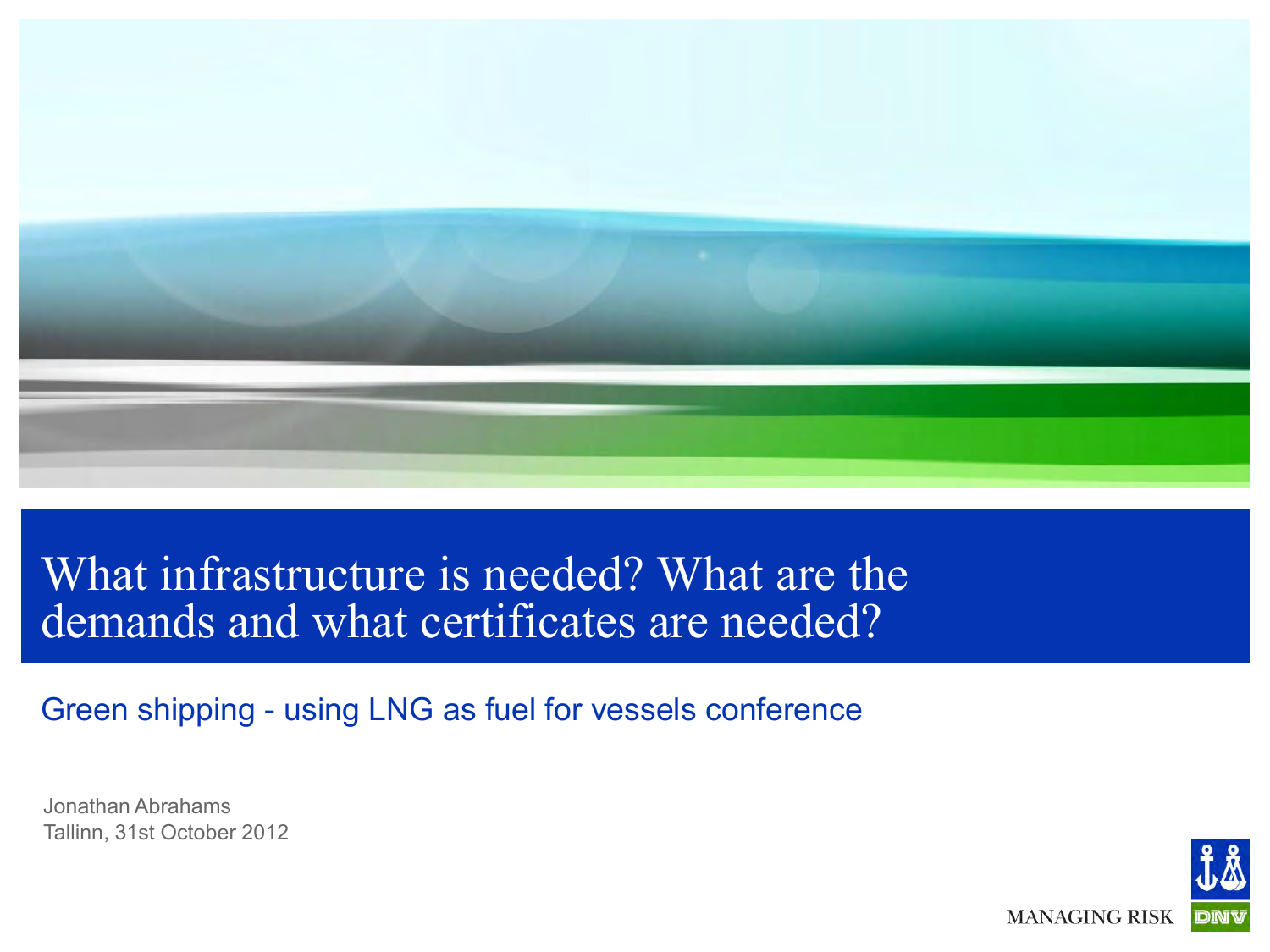# LNG bunker demand is expected to experience a significant increase in volume due to stricter emission requirements



■ ECA zones such as Europe and North America will dominate the LNG bunker demand until 2016 due to stricter emission control regulations

- By 2020, there will be more regions with increasing stricter emission controls come into the picture
- Demand of LNG bunker will increase in regions with high shipping traffic such as South East Asia and China

*Forecast of LNG bunker demand per region by 2020*



nfrastructure is needed? What are the demands and what certificates are needed? Tallinn, 31st October 2012

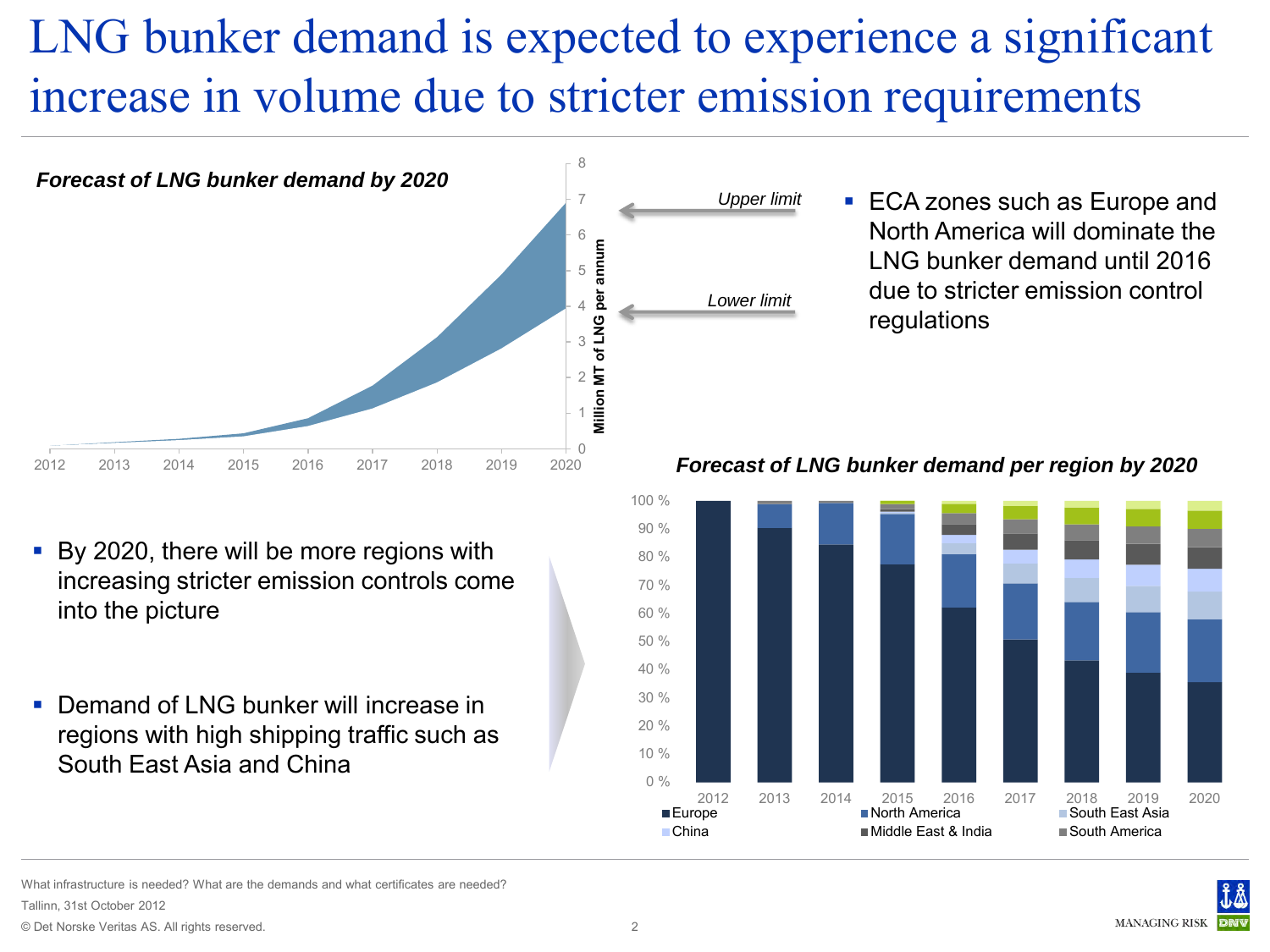#### Global LNG bunker demand by 2020



© Det Norske Veritas AS. All rights reserved. What infrastructure is needed? What are the demands and what certificates are needed? Tallinn, 31st October 2012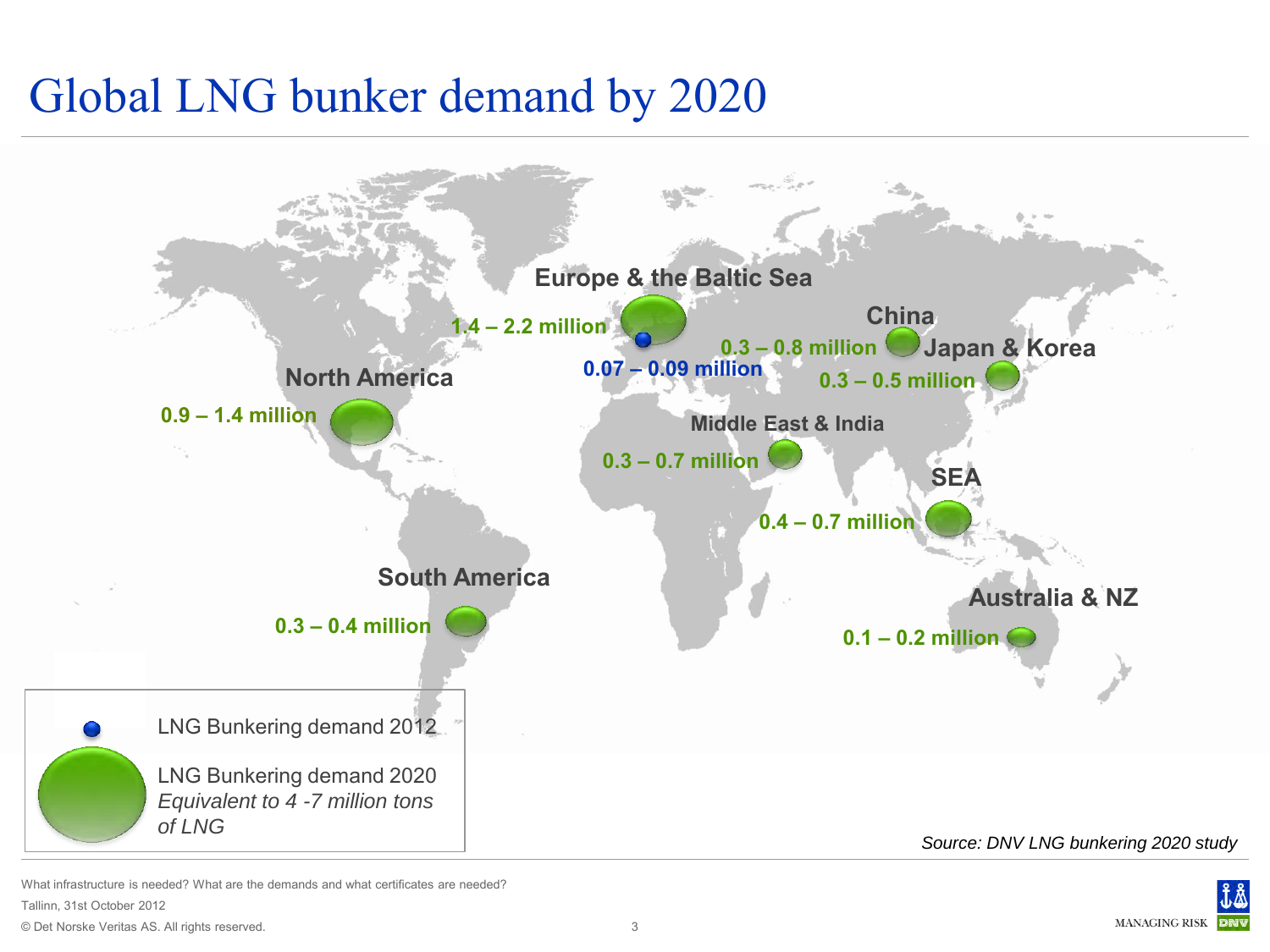# Stakeholders' challenges in the development of LNG as fuel for shipping



nfrastructure is needed? What are the demands and what certificates are needed? Tallinn, 31st October 2012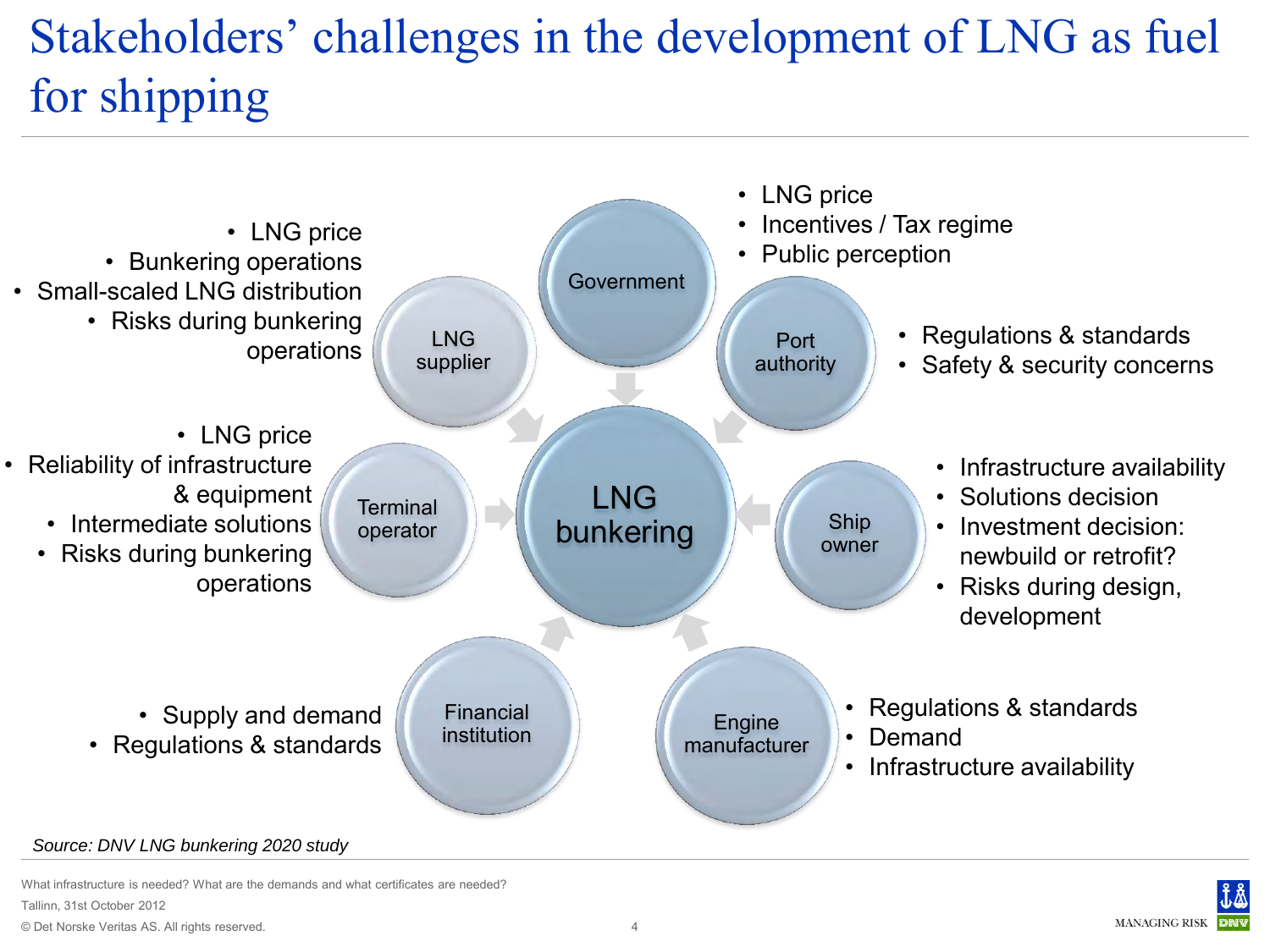#### Current and forecast of global LNG bunkering infrastructure by 2020



© Det Norske Veritas AS. All rights reserved. What infrastructure is needed? What are the demands and what certificates are needed? Tallinn, 31st October 2012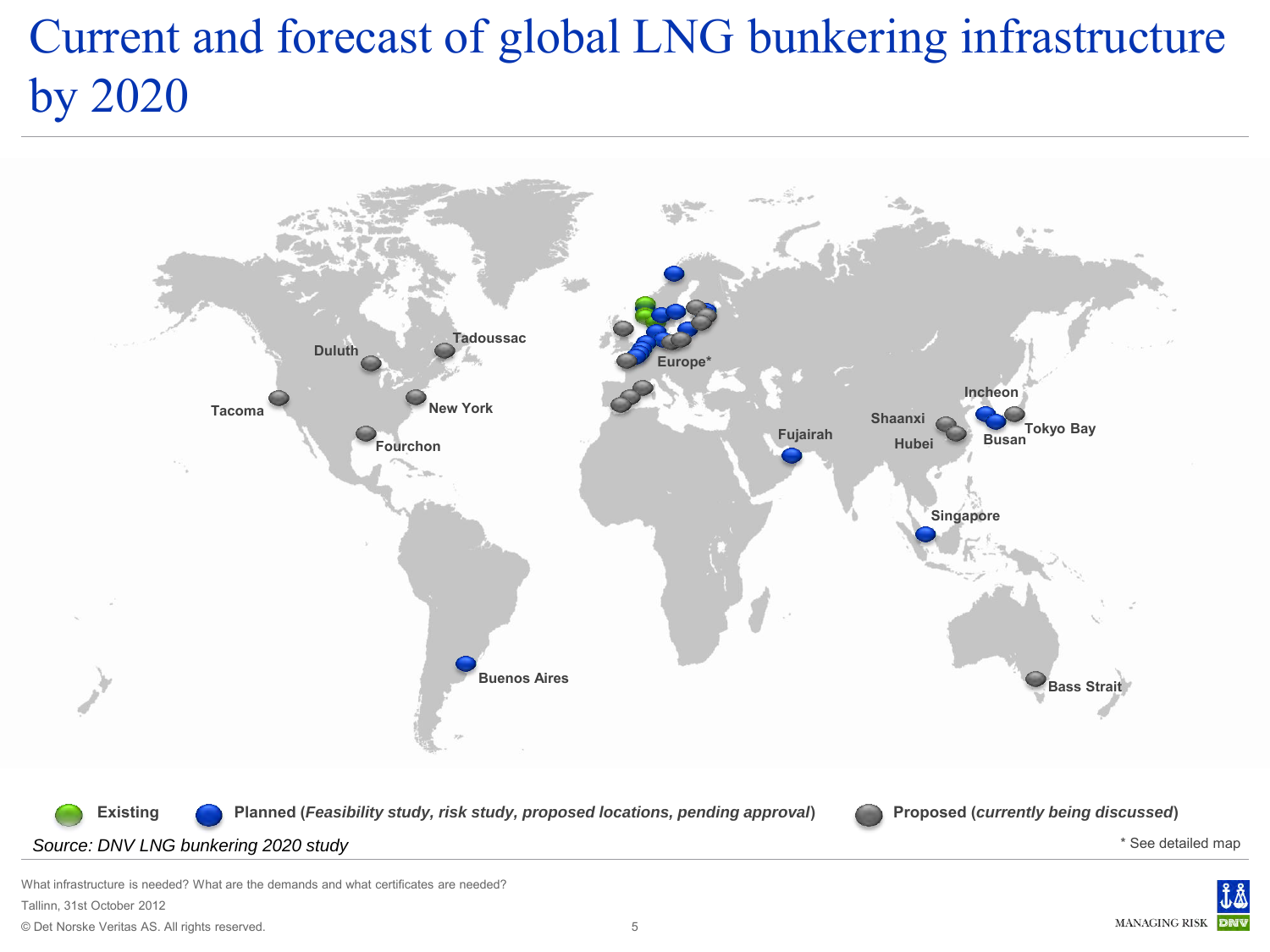#### LNG Bunkering grid in Europe by 2020



What infrastructure is needed? What are the demands and what certificates are needed? Tallinn, 31st October 2012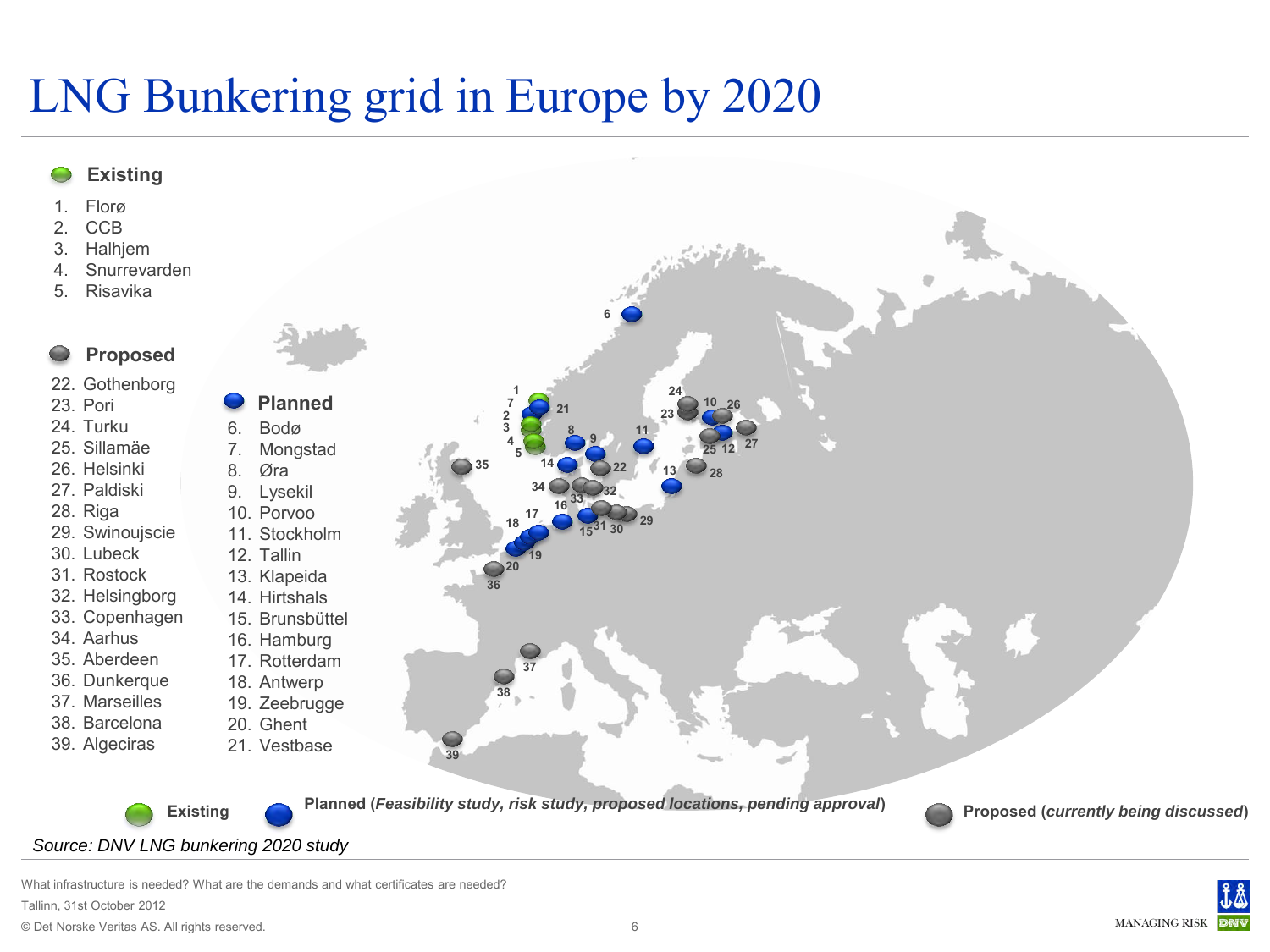## The framework for introducing LNG as fuel

- **IMO Interim Guidelines for gas as ship fuel (MSC.285(86))**
- $\blacksquare$  IMO IGF Code  $\rightarrow$  under development
	- Rules for the receiving ship, the ship using LNG as fuel
- $\blacksquare$  IMO IGC Code  $\rightarrow$  Liquefied gas carriers
	- Rules for the bunker boat, which is a small LNG carrier
- $\blacksquare$  ISO/TC 67/WG 10 PT1  $\rightarrow$  under development by IMO
- SIGGTO, OCIMF
	- Guidelines for LNG transfer and Port Operation
	- Guidelines for oil transfer, ship-to-ship oil bunker procedures
- Port regulations
	- USCG, "Green bunkering" for Port of Gotenborg
- Onshore regulations
	- EU, NFPA, FERC, DBS

© Det Norske Veritas AS. All rights reserved. ifrastructure is needed? What are the demands and what certificates are needed? Tallinn, 31st October 2012



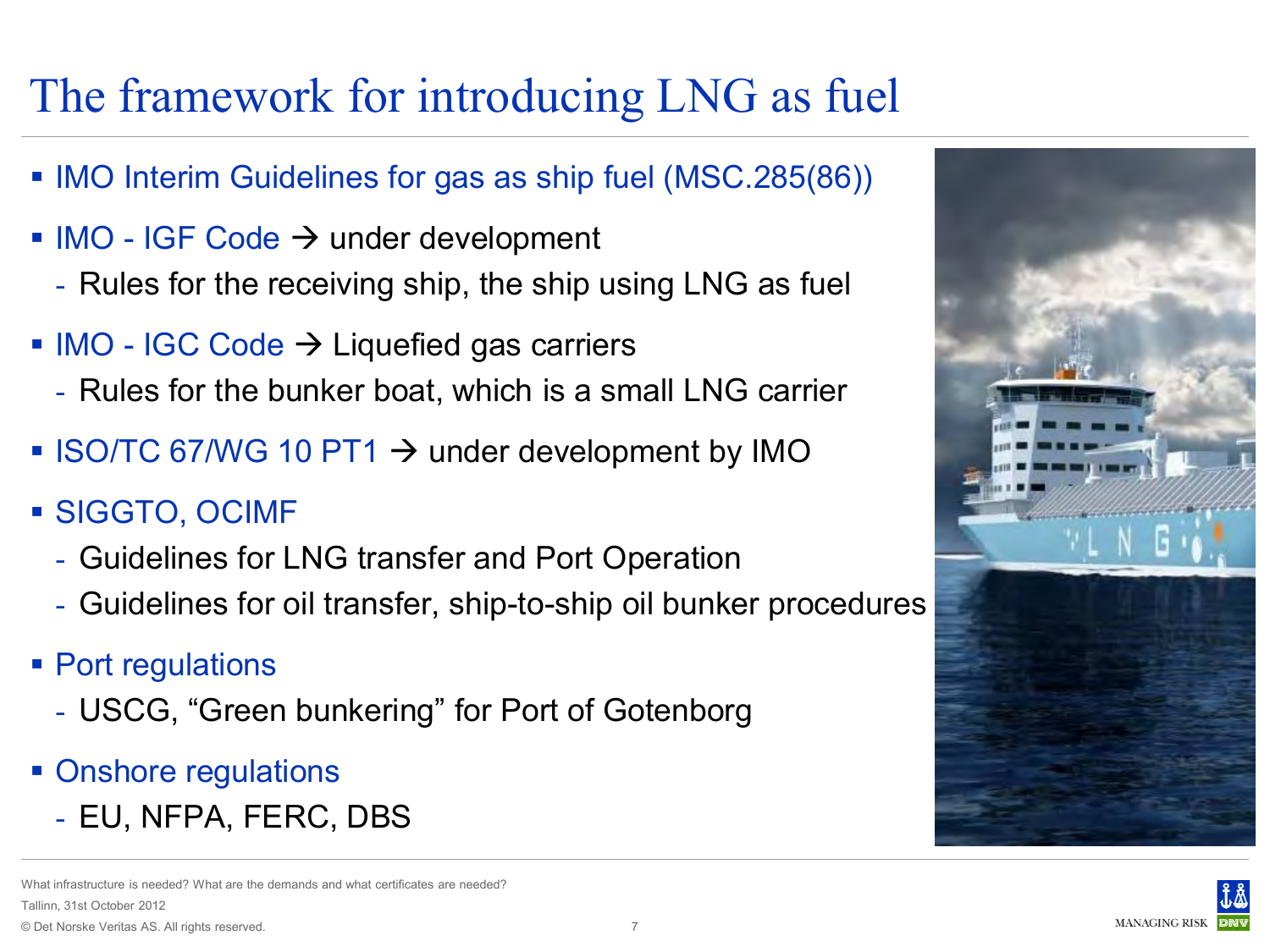#### International initiatives on LNG bunkering guidelines

- **LNG ship-to-ship bunkering procedure**
- **Shell LNG bunkering installation guidelines**
- **ISO/TC 67/WG 10 PT1**
- **BunGas Joint Industry Project**
- SIGGTO Natural Gas marine Fuel Safety Advisory
- WPCI (World Ports Climate Initiatives) LNG Working Group







30 April 2012

**UNRESTRICTED** 

**MANAGING RISK** 

What infrastructure is needed? What are the demands and what certificates are needed? Tallinn, 31st October 2012